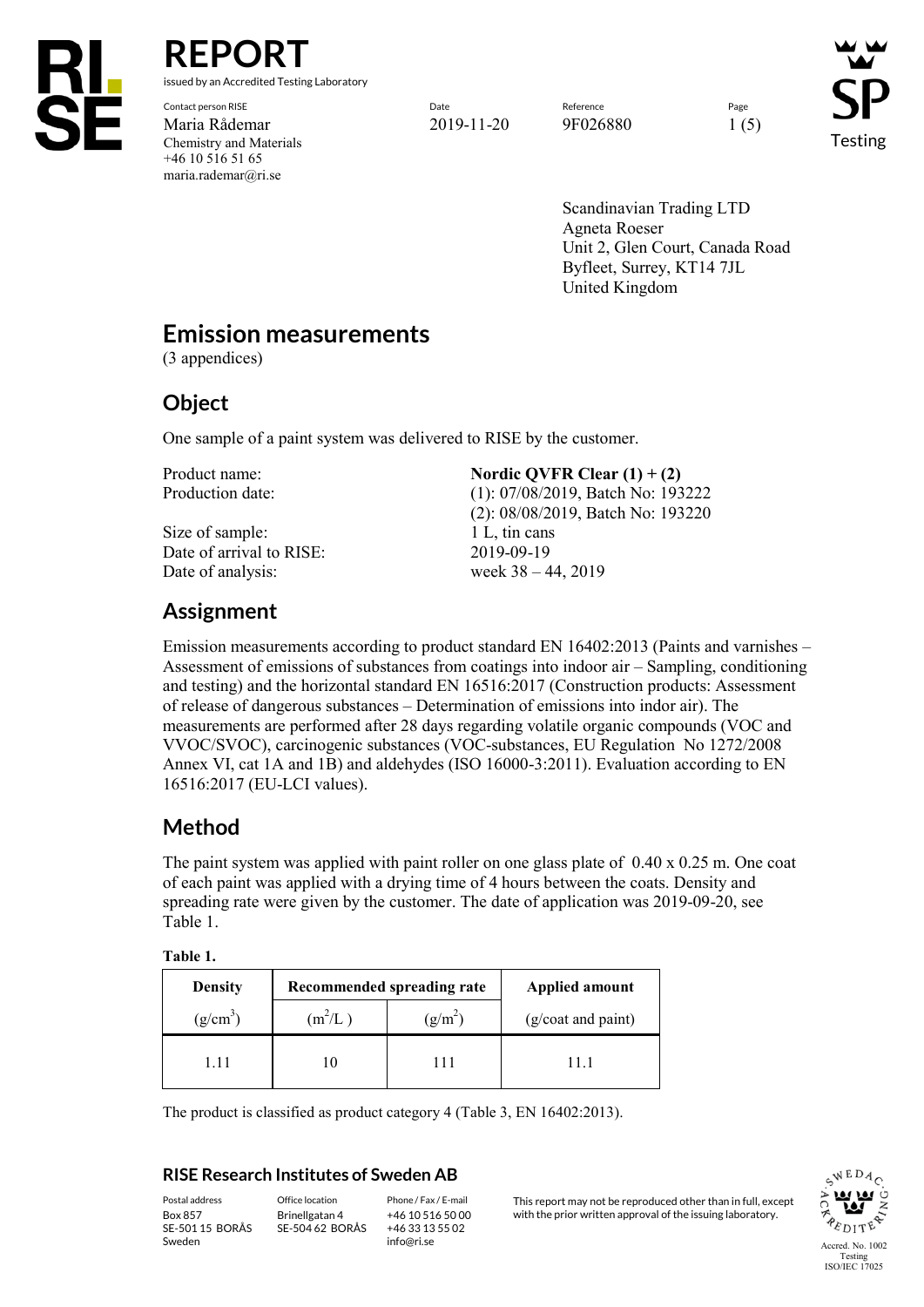

The specimens were placed in a separate conditioning container (with air velocity of ca 0.2 m/s) in a room with controlled climate conditions of  $23 \pm 2$  °C and  $50 \pm 5$  ° RH. Air samplings after 28 days of conditioning were carried out on 2019-10-21, including 3 days of preconditioning.

Test conditions in the chamber:

| Chamber volume:                   | $0.25 \text{ m}^3$                      |
|-----------------------------------|-----------------------------------------|
| Temperature:                      | $23 \pm 0.5$ °C                         |
| Relative humidity:                | $50 \pm 3 \%$ RH                        |
| Surface area of test specimen:    | $0.10 \text{ m}^2$                      |
| Air exchange rate:                | $0.5 h^{-1}$                            |
| Area specific air flow rate:      | $1.3 \text{ m}^3/\text{m}^2 \text{h}$ . |
| Air velocity at specimen surface: | $0.1 - 0.3$ m/s                         |

Tenax TA was used as adsorption medium for VOC. The tubes were thermally desorbed and analysed in accordance to RISE method 0601, similar to ISO 16000-6:2011 (Determination of volatile organic compounds in indoor and test chamber air by active sampling on Tenax TA sorbent, thermal desorption and gas chromatography using MS/FID). This means an analysis in a gas chromatograph and detection with a flame ionisation detector (FID) and mass selective detector (MS). The capillary column used is coated with 5% phenyl/ 95 % methylpolysiloxane. The FID signals are used for compound quantification. The total volatile organic compounds (TVOC) means compounds eluting between and including n-hexane to hexadecane, having boiling points in the range of about 70-260 °C. Minimum duplicate air samples were taken and the results are mean values. Sampled volumes are 3 to 6 L.

Tenax TA was also used as adsorption medium for testing of volatile carcinogenic compounds according to EU Regulation No 1272/2008 Annex VI, cat 1A and 1B), (exclusive formaldehyde),  $1 \mu g/m^3$  and above.

The samplings of aldehydes were carried out with DNPH samplers. The samplers were analysed according to RISE method 2302, similar to ISO 16000-3:2011(Indoor air - Part 3: Determination of formaldehyde and other carbonyl compounds – Active sampling method). This means analysis on a liquid chromatograph with absorbance detector. Duplicate air samples were taken and the results are mean values. Sampled volumes were 30 to 50 L.

### **Results**

The results relate only to the items tested.

The results in Table 2 are expressed as area specific emission rates and as concentrations in a reference room. The reference room has a base area of 3 m x 4 m and a height of 2.5 m, with an air exchange rate of  $0.5 \text{ h}^{-1}$ . The wall area is  $31.4 \text{ m}^2$ , floor area is  $12 \text{ m}^2$ , small area, like a door, is 1.6  $m<sup>2</sup>$  and very small area, like sealant, is 0.2  $m<sup>2</sup>$ . Wall area is used for the calculation of the concentrations.

Calculation of the concentration from the emission rate:

|                              | C = concentration of VOC in the reference room, in $\mu$ g/m <sup>3</sup> |
|------------------------------|---------------------------------------------------------------------------|
| $C = \frac{E_a \times A}{4}$ | $E_a$ = area specific emission rate, in $\mu$ g/m <sup>2</sup> h          |
| $n \times V$                 | $A =$ surface area of product in reference room, in m <sup>2</sup>        |
|                              | $n =$ air exchange rate, in changes per hour, here 0.5 h <sup>-1</sup>    |
|                              | V = volume of the reference room, in $m^3$ , here 30 m <sup>3</sup>       |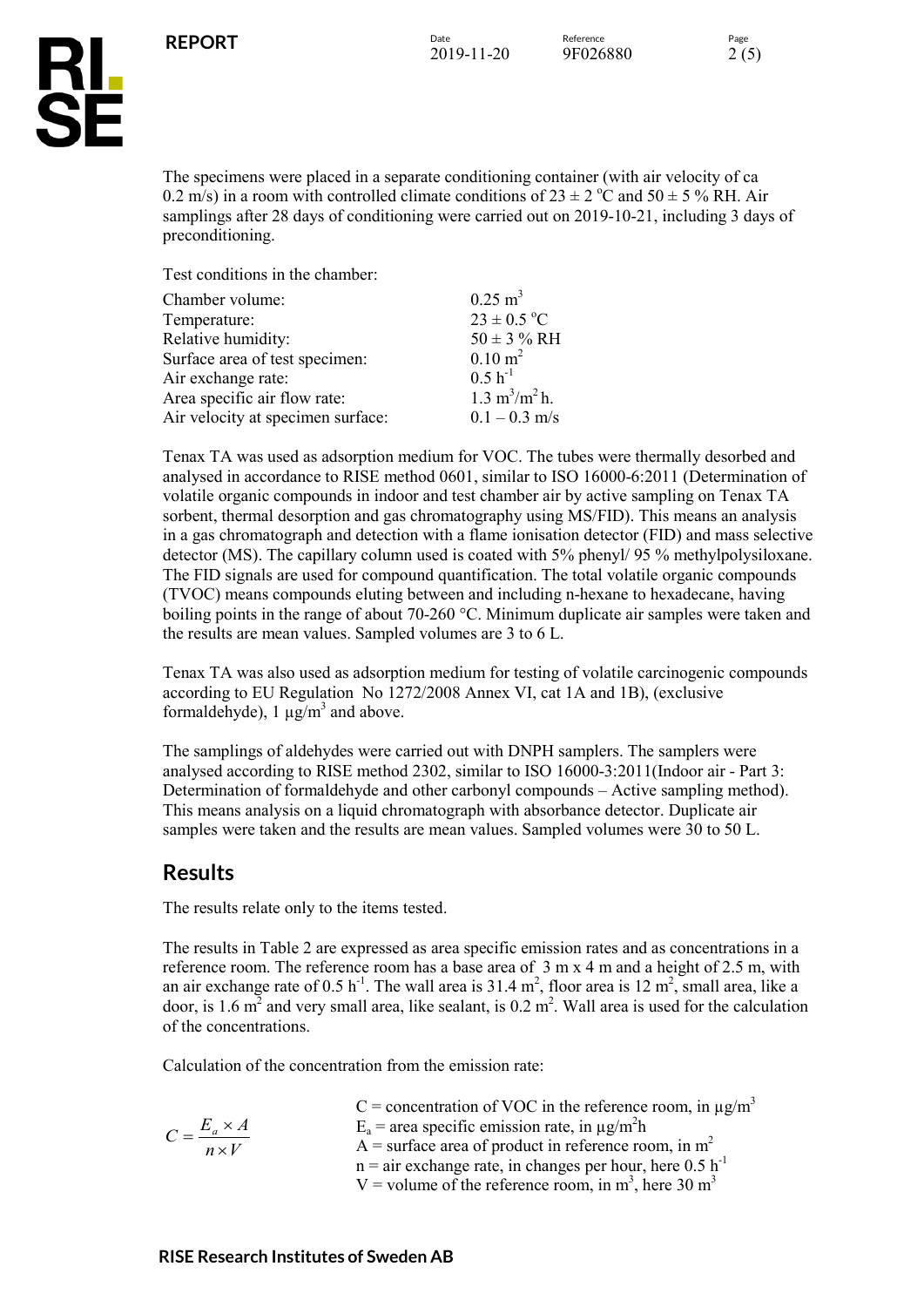#### **Table 2.**

**HL<br>SE** 

Emission results of **Nordic QVFR Clear (1) + (2)** after 28 days

| Volatile organic compounds                                           | <b>CAS</b><br>number     | Retention<br>time<br>(min) | $\mathbf{ID}^1$          | <b>Emission</b><br>rate<br>$(\mu g/m^2 h)$ | <b>Concentration in</b><br>reference room<br>$(\mu g/m^3)$ | LCI <sub>i</sub><br>$(\mu g/m^3)$ | $R_i$<br>$(c_i / LCI_i)$ |
|----------------------------------------------------------------------|--------------------------|----------------------------|--------------------------|--------------------------------------------|------------------------------------------------------------|-----------------------------------|--------------------------|
| <b>TVOC</b> $(C_6 - C_{16})$                                         | $-$                      | $6.9 - 39$                 | $\mathbf{B}$             | < 10                                       | < 10                                                       | $-$                               |                          |
| Volatile Carcinogens <sup>2</sup>                                    |                          | $6.9 - 39$                 |                          |                                            |                                                            |                                   |                          |
| No substances detected                                               | --                       | $\overline{\phantom{a}}$   | B                        | $\leq 1$                                   | $\leq 1$                                                   | $-$                               |                          |
| VOC with LCI $3$                                                     |                          | $6.9 - 39$                 |                          |                                            |                                                            |                                   |                          |
| No substances detected                                               | $- -$                    | --                         | B                        | $<$ 2                                      | < 5                                                        | $\overline{a}$                    |                          |
| $\Sigma$ VOC with LCI                                                | --                       | --                         | B                        |                                            |                                                            | $-$                               |                          |
| VOC without LCI <sup>4</sup>                                         |                          | $6.9 - 39$                 |                          |                                            |                                                            |                                   |                          |
| No substances detected                                               | --                       | --                         | B                        | $\leq$ 2                                   | < 5                                                        | $-$                               |                          |
| $\Sigma$ VOC without LCI                                             | $- -$                    | $\overline{\phantom{a}}$   | B                        | $\leq$ 2                                   | < 5                                                        | $-$                               |                          |
| <b>SVOC</b> $(C_{16} - C_{22})^{-5}$                                 |                          | $39 - 52$                  |                          |                                            |                                                            |                                   |                          |
| Unknown                                                              | $\overline{\phantom{a}}$ | 42.8                       | B                        | $\overline{4}$                             | 9                                                          | $-$                               | --                       |
| $\sum\textbf{SVOC}$                                                  | $- -$                    | $\overline{\phantom{a}}$   | B                        | $\overline{4}$                             | 9                                                          | $-$                               | --                       |
| VVOC ( $\leq$ C <sub>6</sub> ) $^6$                                  |                          | $5.3 - 6.9$                |                          |                                            |                                                            |                                   |                          |
| Formaldehyde <sup>7</sup>                                            | $50 - 00 - 0$            | $\overline{\phantom{a}}$   | A                        | n.d.                                       | < 5                                                        | 100                               |                          |
| Acetaldehyde $^7\,$                                                  | 75-07-0                  | $-$                        | A                        | n.d.                                       | < 5                                                        | 1 200                             |                          |
| $\Sigma$ VVOC                                                        |                          | --                         | A                        | $\leq$ 2                                   | < 5                                                        | --                                |                          |
| $\mathbf{R} = \sum_{i} \mathbf{C}_i / L \mathbf{C} \mathbf{I}_i^{8}$ |                          |                            | $\overline{\phantom{a}}$ |                                            |                                                            |                                   | ${}< 0.01$               |

<sup>1)</sup> ID: A = quantified compound specific, B = quantified as toluene-equivalent<br><sup>2)</sup> Volatile carcinogens = VOCs according to EU Regulation No 1272/2008 Annex VI, cat 1A and 1B

<sup>3)</sup> VOC with LCI = identified VOC-compound with LCI-value according to EU-LCI, July 2018<br><sup>4)</sup> VOC without LCI = VOC-compound without LCI-value or not identified.<br><sup>5)</sup> SVOC = semi-volatile organic compounds, as defined in

7) VVOC-aldehydes measured with DNPH samplers (ISO 16000-3)

8) All VVOC, VOC, SVOC and carcinogens with LCI

n.d. = not detected (detection limit is approx 1  $\mu$ g/m<sup>2</sup>h).

Only VOC-compounds with an emission rate higher than  $2 \mu g/m^2 h$  are listed in Table 2, carcinogenic compounds  $\geq 1 \mu g/m^2 h$ . Only the compounds with a concentration in the reference room  $> 5 \mu g/m^3$  are evaluated based on LCI (= lowest concentration of interest). TVOC expressed in  $\mu$ g/m<sup>3</sup> is the sum of all individual substances with concentrations  $\geq$  5 µg/m<sup>3</sup> (in toluene equivalents).

Quantification limit for TVOC is 10  $\mu$ g/m<sup>2</sup>h. Measurement uncertainty for VOC is 15 % (rel) and for formaldehyde 30 % (rel). Background of TVOC in the empty chamber was below 20  $\mu$ g/m<sup>3</sup> and is subtracted.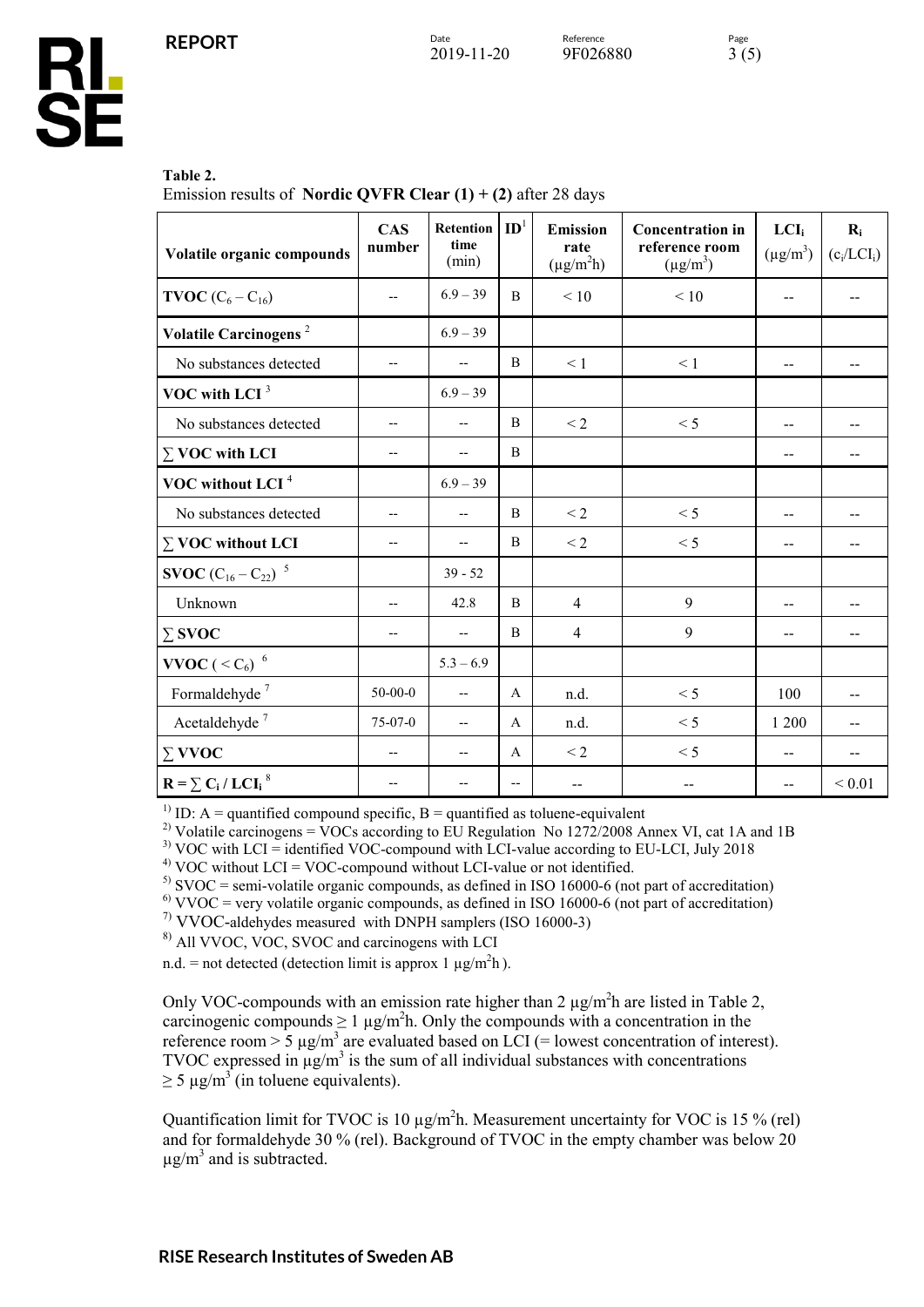

See Appendix 1 for a gas chromatogram (FID spectra) and Appendix 2 for a photo of the test specimen. Appendix 3 is the sampling report received from the customer.

## **Summary of the test results**

The test results are summarized in Table 3.

**Table 3.**

Summary of the emission results after 28 days of **Nordic QVFR Clear (1) + (2)** 

| Compounds                  | <b>Emission rate</b><br>$(\mu g/m^2 h)$ | <b>Concentration in</b><br>reference room<br>(wall scenario)<br>$(\mu g/m^3)$ |
|----------------------------|-----------------------------------------|-------------------------------------------------------------------------------|
| <b>TVOC</b>                | < 10                                    | < 10                                                                          |
| $\Sigma$ Carcinogenic VOCs | $\leq 1$                                | $\leq 1$                                                                      |
| $\Sigma$ VOC with LCI      | $\leq$ 2                                | $\leq 5$                                                                      |
| $\Sigma$ VOC without LCI   | $\leq$ 2                                | $\leq 5$                                                                      |
| $\Sigma$ VVOC              | $\leq$ 2                                | $\leq 5$                                                                      |
| Formaldehyde               | $<$ 2                                   | $\leq 5$                                                                      |
| $\Sigma$ SVOC              | 4                                       | 9                                                                             |
| $R = \sum_{i} C_i / LCI_i$ |                                         | ${}_{0.01}$                                                                   |

## **Evaluation of the test results**

The emission results can be compared to different Emission Labelling Systems. The Swedish **Byggvarubedömningen** has criteria regarding Emissions to indoor environment. The emissions are to be measured according to a standard method such as ISO 16000-9 after 28 days regarding TVOC, VOC and aldehydes. The requirements for the *Recommended class* is that the requirements to one of the following systems are being met: Emicode EC1, Emicode EC1PLUS, Blue Angel, M1 (RTS) or GUT.

The results of the tested sample are compared to M1, see Table 4.

Decision rule: When comparing the measured results and requirement level, the average value of the measured results has been compared with the requirement level. No account is taken to the measurement uncertainty.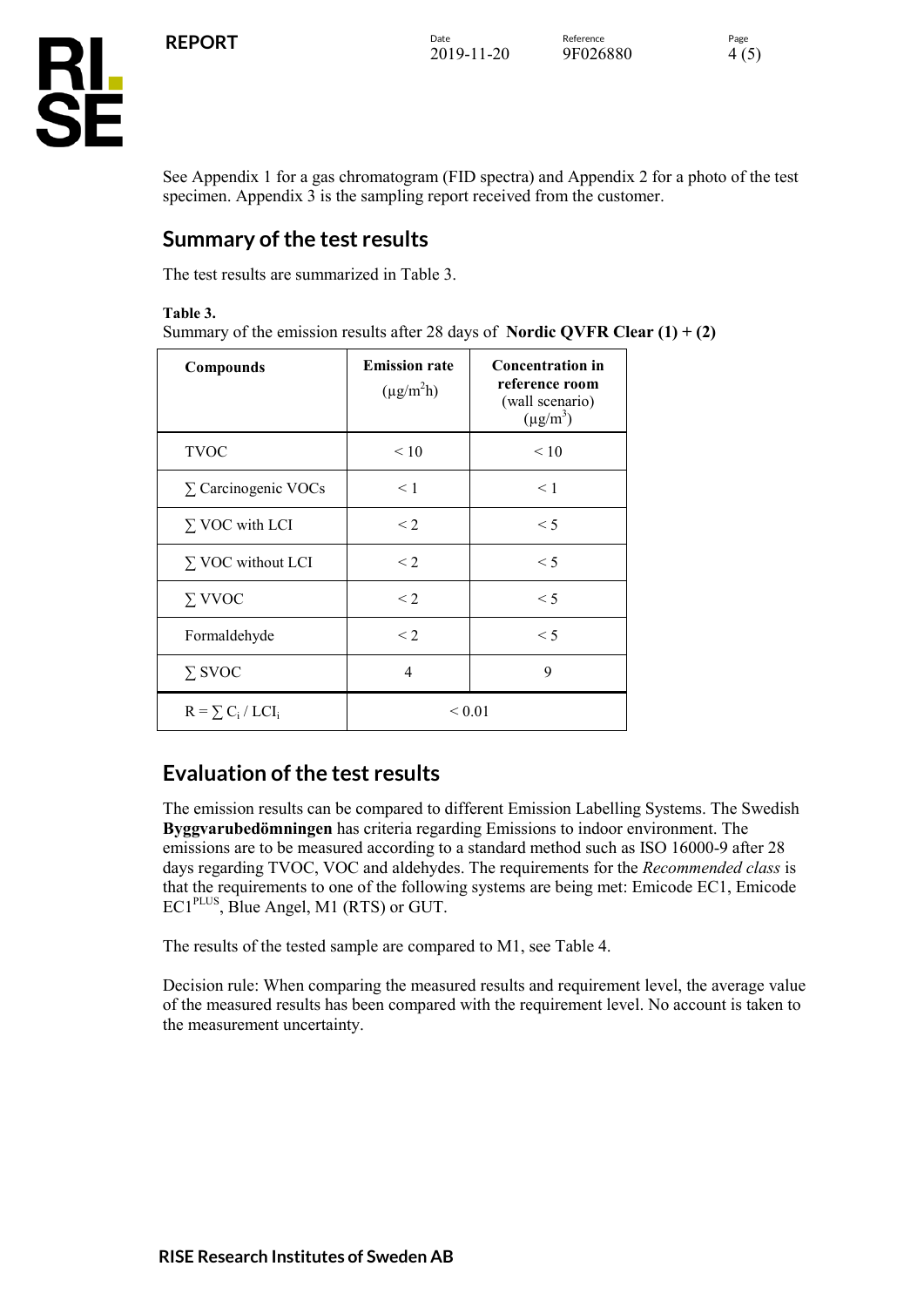

#### **Table 4.**

The test results of **Nordic QVFR Clear (1) + (2)** compared to the relevant requirements in M1

| Compounds                | <b>Requirement M1</b><br>(mg/m <sup>2</sup> h) | <b>Test Results</b><br>(mg/m <sup>2</sup> h) | Pass / Fail |
|--------------------------|------------------------------------------------|----------------------------------------------|-------------|
| <b>TVOC</b>              | ${}_{0.2}$                                     | < 0.010                                      | <b>PASS</b> |
| Formaldehyde             | ${}_{0.05}$                                    | < 0.001                                      | <b>PASS</b> |
| $CMR$ 1A+1B              | ${}_{0.001}$                                   | < 0.001                                      | <b>PASS</b> |
| Single VOC $(\mu g/m^3)$ | $\leq$ EU-LCI                                  | $<$ EU-LCI                                   | <b>PASS</b> |
| Ammonia                  | ${}_{0.03}$                                    | not measured                                 |             |
| Odour                    | > 0.0                                          | not measured                                 |             |

#### **Results of evaluation:**

The test results of TVOC, VOC and aldehydes are in compliance with the requirements of M1 after 28 days and meet the requirements of Byggvarubedömningen of the *Recommended class* regarding Emissions of VOC to the indoor environment.

#### **RISE Research Institutes of Sweden AB Chemistry and Materials - Chemistry**

Performed by Examined by Examined by

Signed by, Maria Ristenae<br>Reason: 1 am the author of this document<br> $\mathcal{L}_{\text{eff}}$ <br>Date & Time: 2019-11-20 13:05:23 +01:00

Signed by: Marcus Vestergren<br>Marcus 1 Perfleyer Reason: Jag har granskat det här dokumentet

Maria Rådemar Marcus Vestergren

#### **Appendices**

- 1. Gas Chromatogram
- 2. Photo of the test specimen
- 3. Sampling report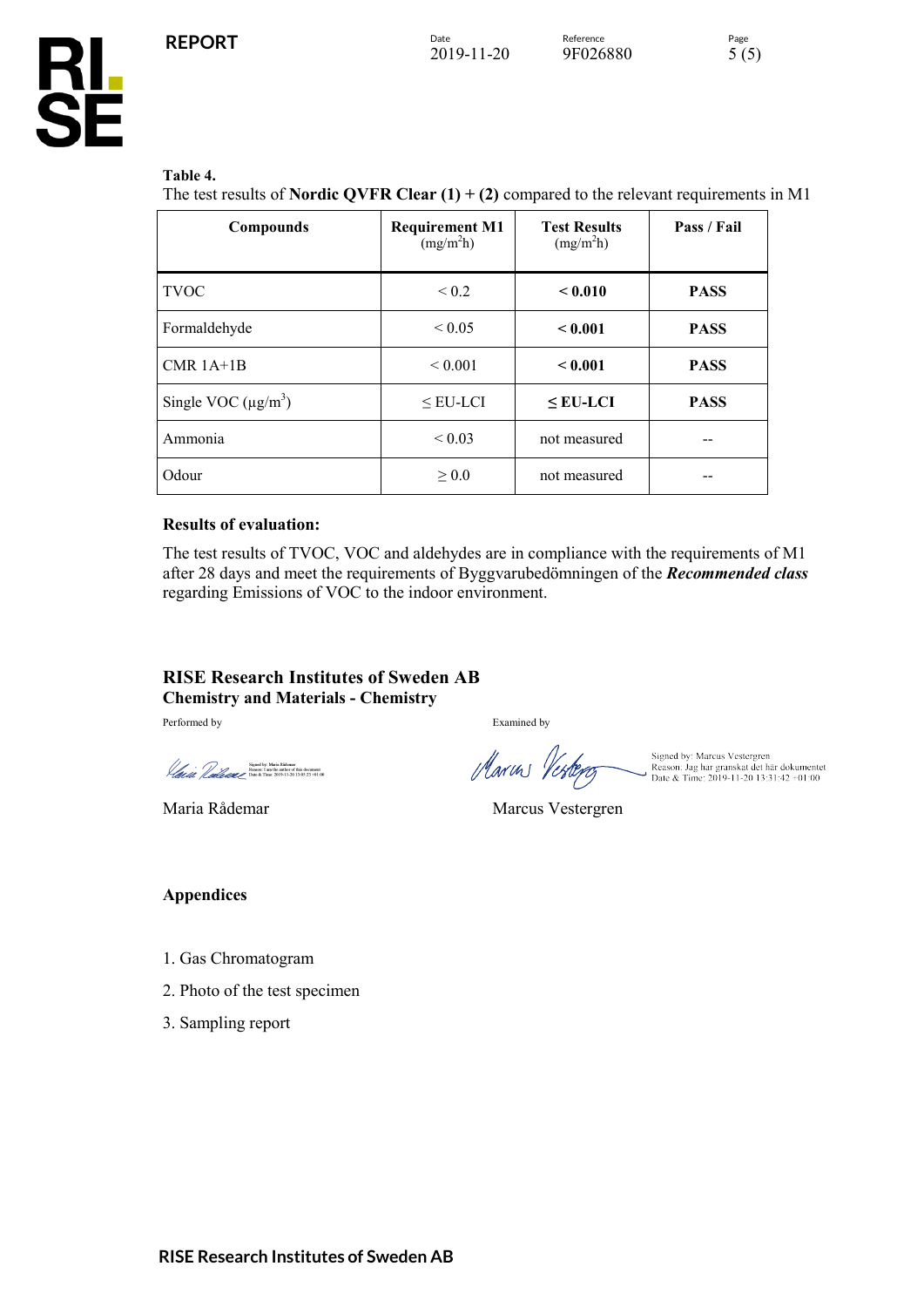

Appendix 1

# **Gas chromatogram**

**Nordic QVFR Clear (1) + (2)**, after 28 days: Abundance

|          | Signal: 191106-24qvfr-2.D\FID1A.ch                         |
|----------|------------------------------------------------------------|
| 1800000  |                                                            |
| 1600000  |                                                            |
| 1400000  |                                                            |
| 1200000  |                                                            |
| 1000000  |                                                            |
| 800000   |                                                            |
| 600000   |                                                            |
| 400000   |                                                            |
| 200000   |                                                            |
|          | 5.00 10.00 15.00 20.00 25.00 30.00 35.00 40.00 45.00 50.00 |
| $Time--$ |                                                            |

TVOC between  $C_6$  and  $C_{16}$ , means compounds eluting between 6.9 and 39 minutes.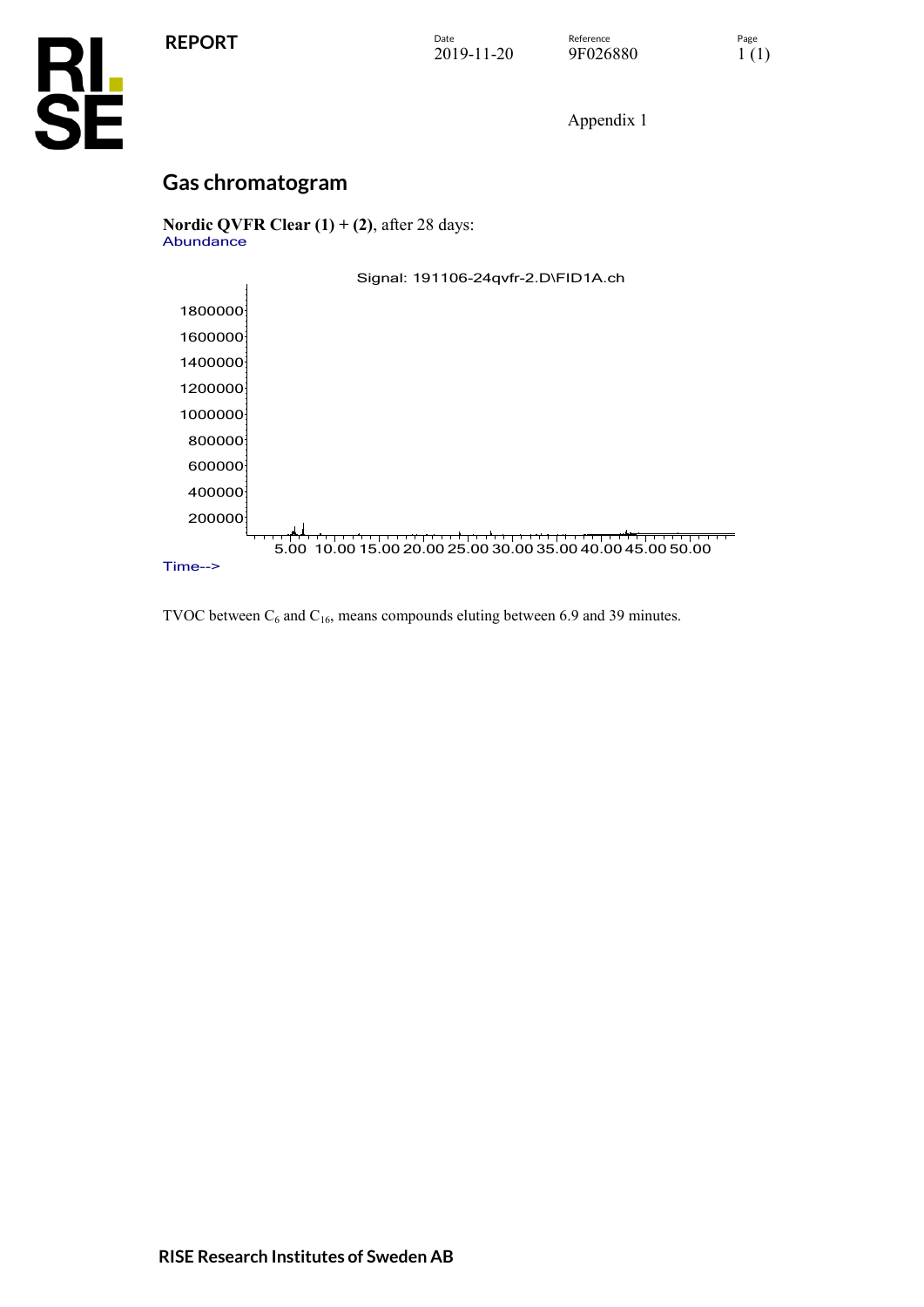**REPORT**

**RL<br>SE** 

Appendix 2

# **Photo of the test specimen**